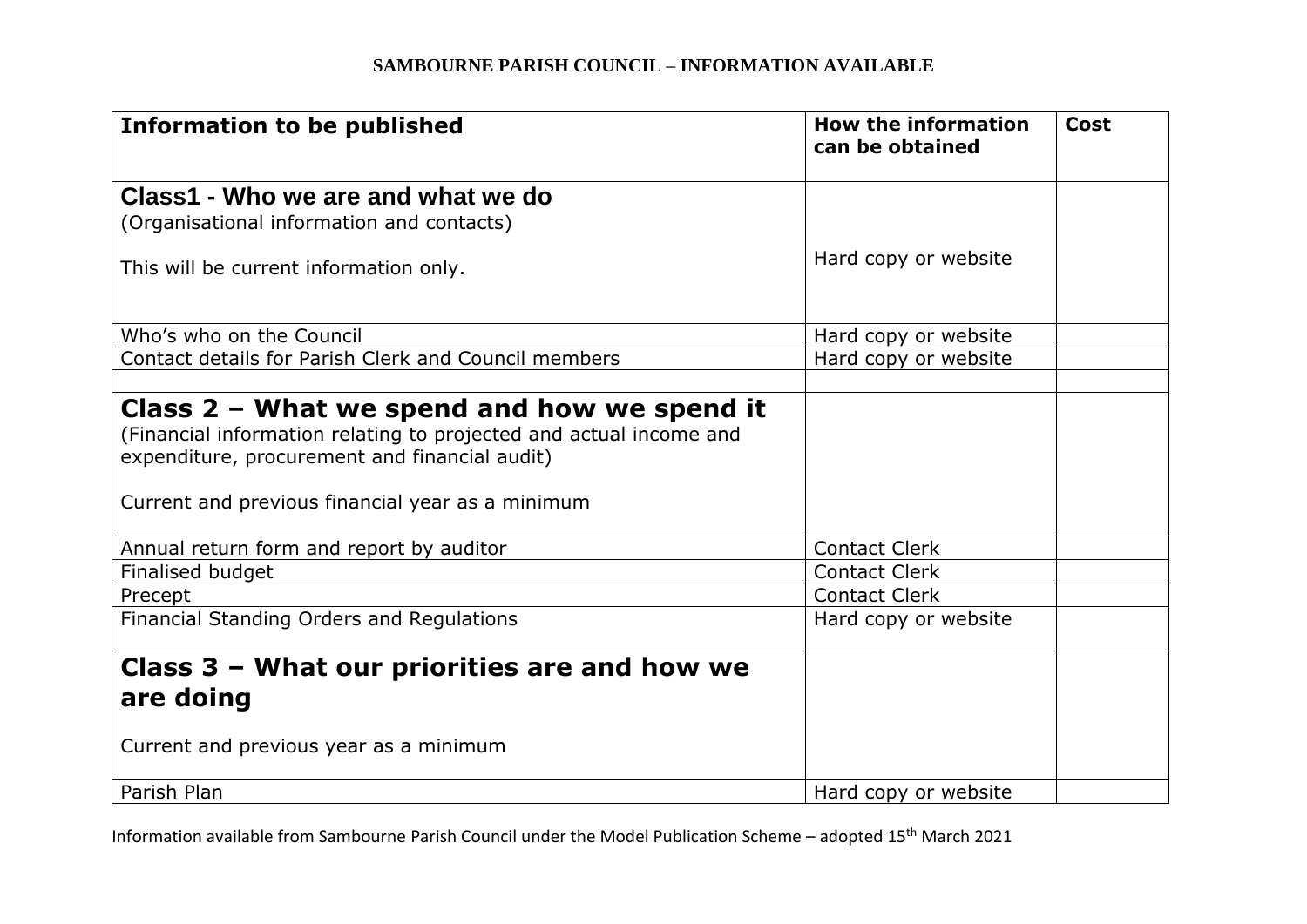| Annual Report to Parish (current and previous year as a minimum)       | Hard copy or website |
|------------------------------------------------------------------------|----------------------|
|                                                                        |                      |
| Class 4 - How we make decisions                                        |                      |
|                                                                        |                      |
| Current and previous council year as a minimum                         |                      |
|                                                                        |                      |
| Timetable of meetings                                                  | Hard copy or website |
| Agendas of meetings                                                    | Hard copy or website |
| Minutes of meetings                                                    | Hard copy or website |
|                                                                        |                      |
| Responses to consultation papers                                       | <b>Contact Clerk</b> |
| Responses to planning applications                                     | <b>Contact Clerk</b> |
|                                                                        |                      |
| Class $5 -$ Our policies and procedures                                |                      |
| (Current written protocols, policies and procedures for delivering our |                      |
| services and responsibilities)                                         |                      |
|                                                                        |                      |
| Current information only                                               |                      |
|                                                                        |                      |
| Policies and procedures for the conduct of council business:           | Hard copy or website |
|                                                                        |                      |
| Procedural standing orders                                             |                      |
| Code of Conduct                                                        |                      |
| Policy statements                                                      |                      |
|                                                                        |                      |
| Policies and procedures for the provision of services and about the    |                      |
| employment of staff:                                                   | Hard copy or website |
|                                                                        |                      |
| Equality and diversity policy                                          |                      |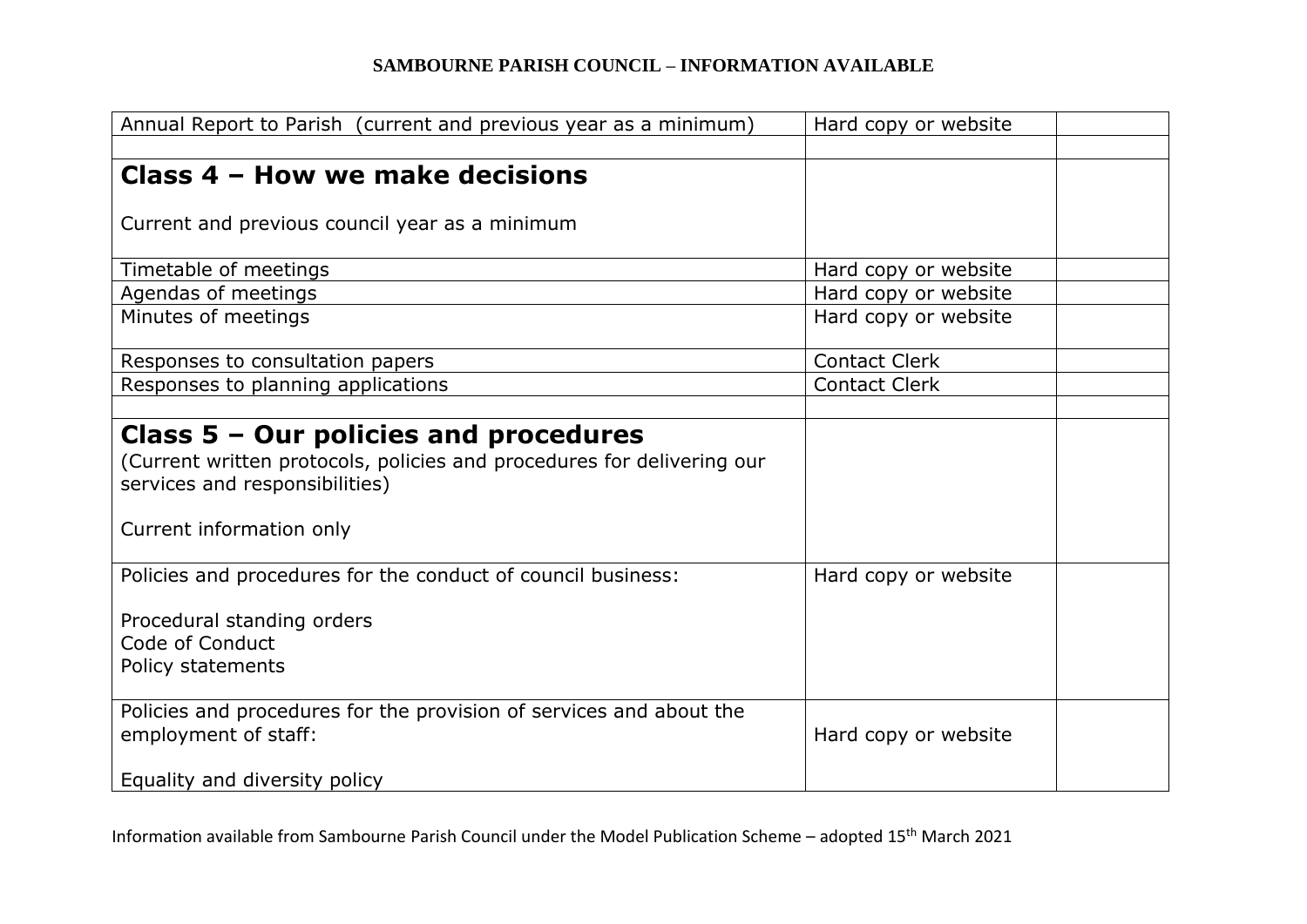| Policies and procedures for handling requests for information |                      |  |
|---------------------------------------------------------------|----------------------|--|
| Data protection policy                                        | Hard copy or website |  |
|                                                               |                      |  |
| Class $6$ – Lists and Registers                               |                      |  |
| Currently maintained lists and registers only                 |                      |  |
| Assets register                                               | Hard copy or website |  |
| Register of members' interests                                | Hard copy or website |  |
|                                                               |                      |  |
| Class $7$ – The services we offer                             |                      |  |
| Current information only                                      |                      |  |
|                                                               |                      |  |
| Seating, litter bins, memorial, flagpole                      | <b>Contact Clerk</b> |  |
| <b>Bus shelter</b>                                            | <b>Contact Clerk</b> |  |
| Village Green, recreation field                               | <b>Contact Clerk</b> |  |

# **Contact details:**

Mrs Teresa Murphy Clerk 61 Victoria Road Bidford on Avon Warwickshire B50 4AR

clerk.sambournepc@aol.com [www.sambourne.org](http://www.sambourne.org/)